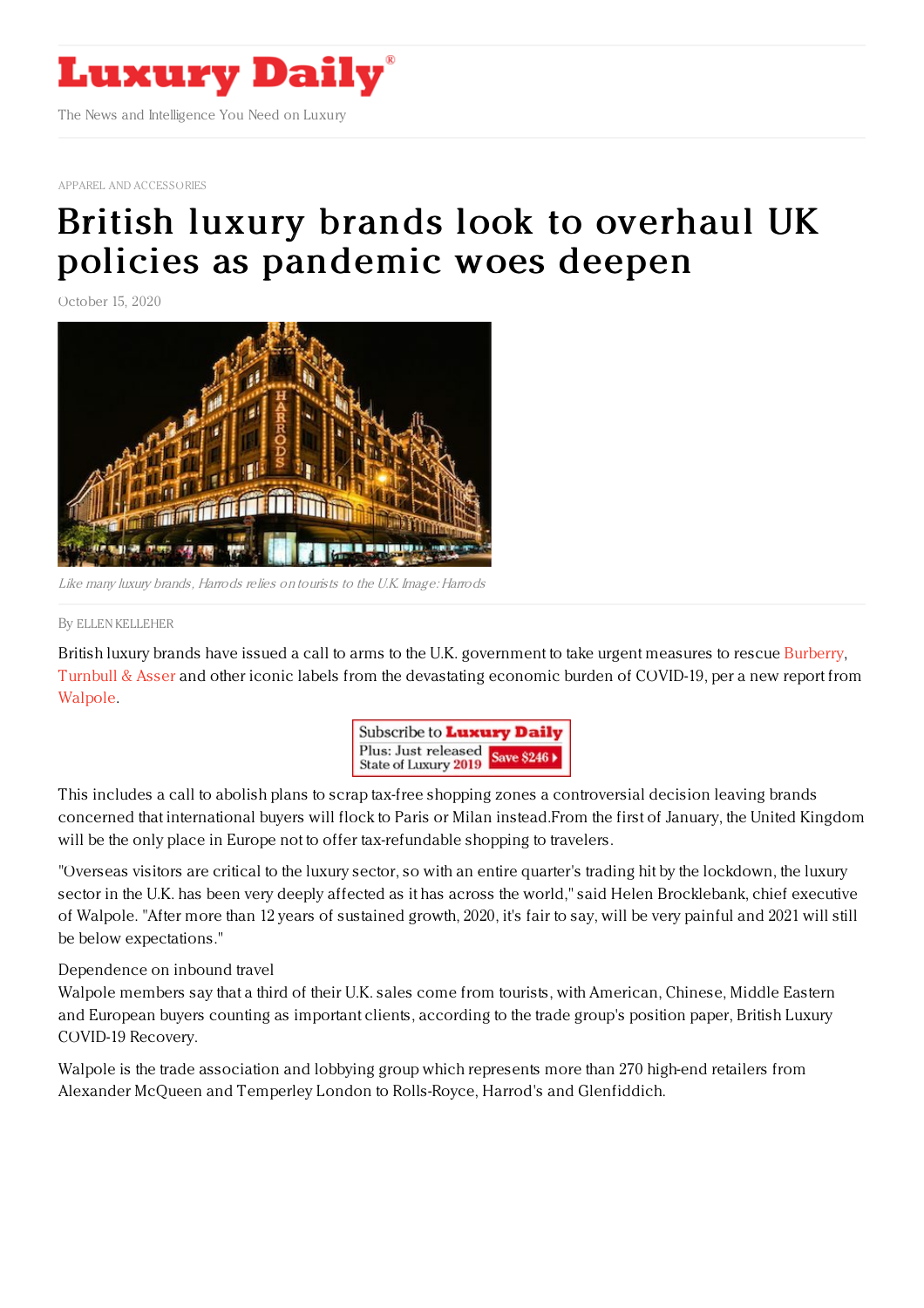

An estimated \$5.84 billion, or 4.5 billion, in luxury sales was generated last year by international visitors to the United Kingdom. Image credit: Walpole, Heathrow Airport

Before the arrival of COVID-19, the British luxury sector was on a roll, contributing 48 billion pounds, or \$62.4 million in to the U.K. economy and outpacing the country's wider annual growth rate of 9.6 percent. The sector provided over 160,000 jobs throughout the U.K. and accounted for 8 percent of all U.K. exports, per Walpole's research.

In the months since its outbreak, the impact of COVID-19 has taken a dismal toll. From March through June, store revenues at many luxury houses dropped to zero, according to Walpole.

As a result, the impact of operating costs has been crippling. In a recent survey, British luxury brands said that rents and leases on their stores made up about 30 percent of their fixed costs alone.

Predictions for the coming months are even more dire. With stores closed for the past three months and foot traffic to stores expected to fall by 70 percent in the near term, many luxury houses' rent will equate to around 100 percent of their turnover before the cost of employees and other bills are even considered.

On the list of Walpole's paper offered policy suggestions to its country's politicians are a few proposals to stave off more challenges for the sector.

Walpole suggests quarantines should be replaced by a COVID-19 testing program at Heathrow airport.



London's Heathrow airport was amongst the busiest worldwide until the COVID-19 lockdown. Image credit: Walpole

The group also argues the decision to scrap tax-free shopping for international visitors should be reversed and refund systems should be digitized. Tax-free shopping should also be offered to Europeans too plus a visa-waiver system should be introduced for "high-value" visitors (see [story](https://www.luxurydaily.com/walpole-seeks-british-luxury-brands-support-to-contest-uk-governments-decision-to-end-tax-free-shopping/)).

On the local policy front, to protect employment, Walpole is calling on Prime Minister Boris Johnson and his party to extend the country's furlough and partial employment scheme beyond October. Grants and loans to support businesses' liquidity and packages to aid businesses unable to pay rents are also necessary.

On top of this, measures should be taken to boost London shopping by removing Sunday trading restrictions in the West End and Knightsbridge as well as allowing increased parking and temporary changes to the congestion charge. The VAT tax should also be reviewed, per Walpole.

## Braced for the future

It is hard to square the current meltdown with the fact that the British luxury business was just growing at more than